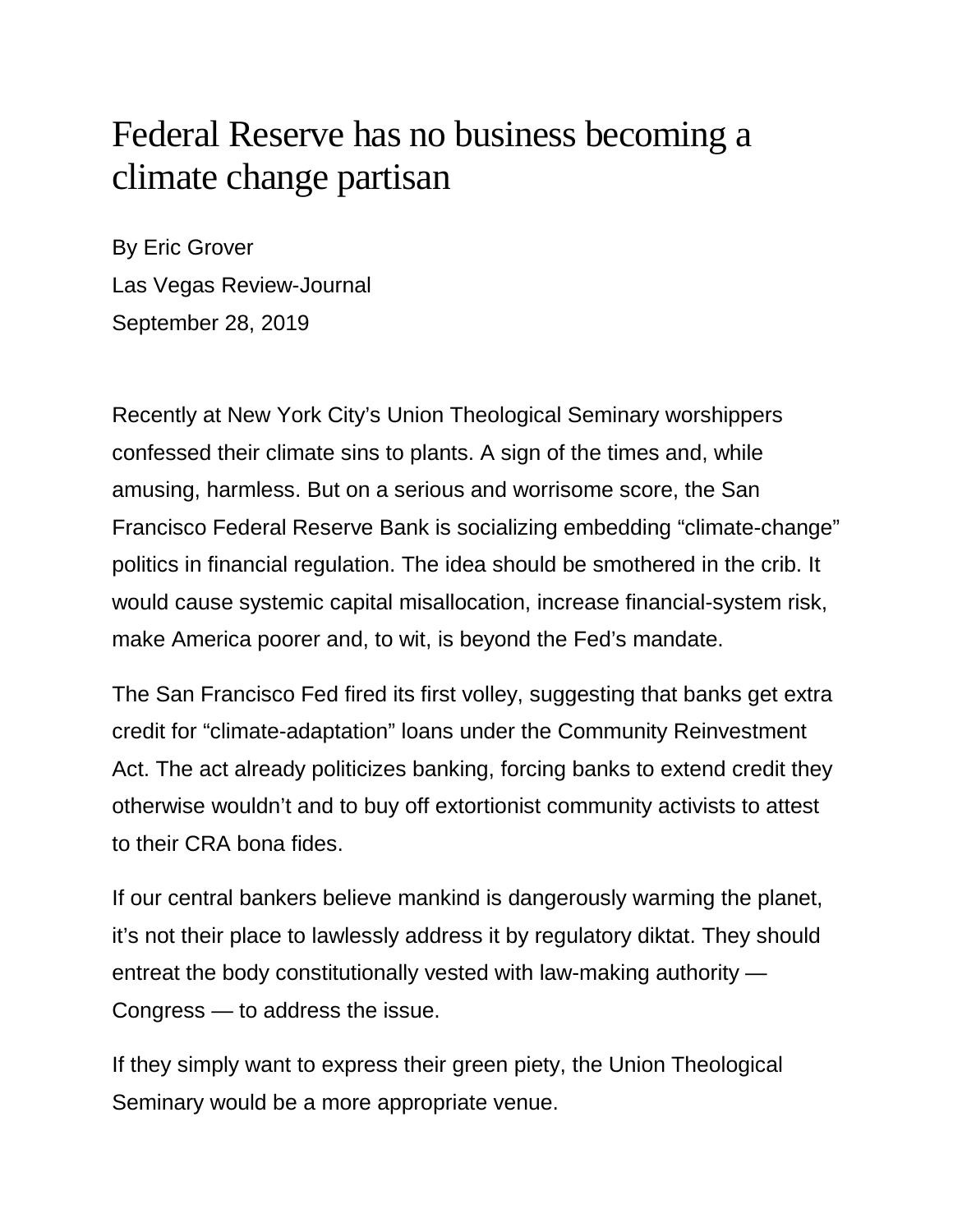The CRA helped cause the financial crisis by incentivizing banks to make risky loans. Incorporating climate change as a criterion would make it far worse. The act should be repealed, not expanded by a lawless edict from the administrative state.

In 2018, the Fed remitted a whopping \$65 billion in profits to the Treasury. It spends money running the central bank, regulating banks, processing interbank payments and on research and hosting conferences on monetary policy, the financial system and payments. All well and good.

However, the San Francisco Fed started publishing climate-change research and in November is hosting a conference on the economics of climate change. Whoa. Funds being expended to advance a political agenda, virtue signal and expand the Fed's power should instead be remitted to the Treasury to reduce the deficit.

Invoking "climate change" provides cover for meddling in every aspect of the financial system. It's dangerous. Yet there's a stampede to impose severe costs on the financial system and economy writ large.

Climate-change theology holds anthropogenic CO2 drives the world's thermostat, CO2 is a pollutant and dangerous greenhouse gas, the current climate is optimal, a warmer Earth would be bad for mankind and the only sensible response is a massive reduction in mankind's economic activity and footprint. None of these beliefs is necessarily true.

We can't test if God exists. We believe or not. Green eco-warriors believe in their religion. Many generally affluent and secular folk go along to attest to their Green piety. The Wall Street Journal's Gerard Baker noted last